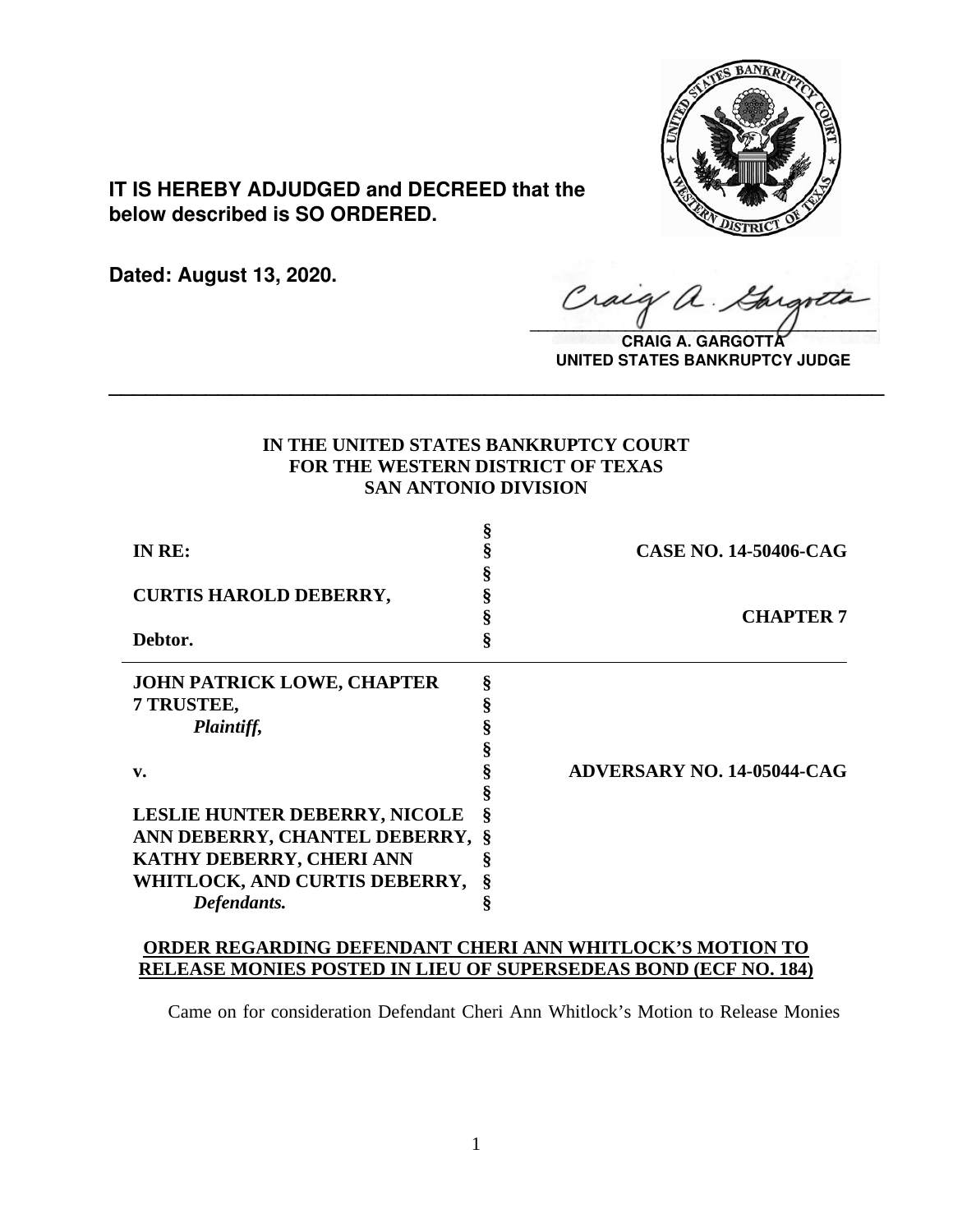Posted in Lieu of Supersedeas Bond (ECF No. 184<sup>1</sup>) (the "Motion"), and Trustee's Response to Motion for Disbursement From Court Registry (ECF No. 190). On June 2, 2020, the Court held a hearing on the Motion. Thereafter, the Court took the Motion under advisement. For the reasons stated herein, the Court finds that the Motion is DENIED.

### **PROCEDURAL HISTORY**

On February 10, 2014 (the "Petition Date"), Debtor filed a voluntary petition under Chapter 7 in this Court styled *In re Curtis Harold DeBerry*, Case No. 14-50406 (the "Main Case"). (Case No. 14-50406, ECF No. 1). On June 23, 2014, Trustee filed Plaintiff's Original Complaint ECF No. 1) (the "Complaint") Trustee's Complaint sought recovery of a fraudulent transfer against Whitlock for a transfer made from a joint bank account held by Debtor and his non-filing spouse to Whitlock in the amount of \$275,000.00 (the "Transfer"). (*Joint Pre-Trial Order*, ECF No. 102). Before trial, the Court granted summary judgment to Trustee, determining that the Transfer can be avoided as a fraudulent transfer under 11 U.S.C.  $\S$  548(a)(1)(A), 11 U.S.C.  $\S$  548(a)(1)(B), 11 U.S.C. § 544 and Tex. Bus. & Com. Code § 24.005(a)(1), and 11 U.S.C. § 544 and Tex. Bus. & Com. Code § 24.006(a). (*Order Granting in Part, Denying in Part Trustee's Motion for Summary Judgment*, ECF No. 59). At a trial held on October 13, 2015, the Court determined that Trustee's recovery of the Transfer would not be barred under § 550(d) as a violation of the single satisfaction rule. (ECF No. 104).

The Court entered judgment against Whitlock for \$241,500 plus post-judgment interest at the rate of 0.25% per annum. (ECF No. 104). On December 4, 2015, the Court entered its Order Granting in Part, Denying in Part, Plaintiff's Motion for Award of Attorneys' Fees and Costs Pursuant to F.R.C.P. 54 and Local Rule 7054, which awarded Trustee \$75,321.81 in attorney's

<sup>&</sup>lt;sup>1</sup> All references to the Docket in Adversary Case No. 14-05044 herein are denoted as "ECF No."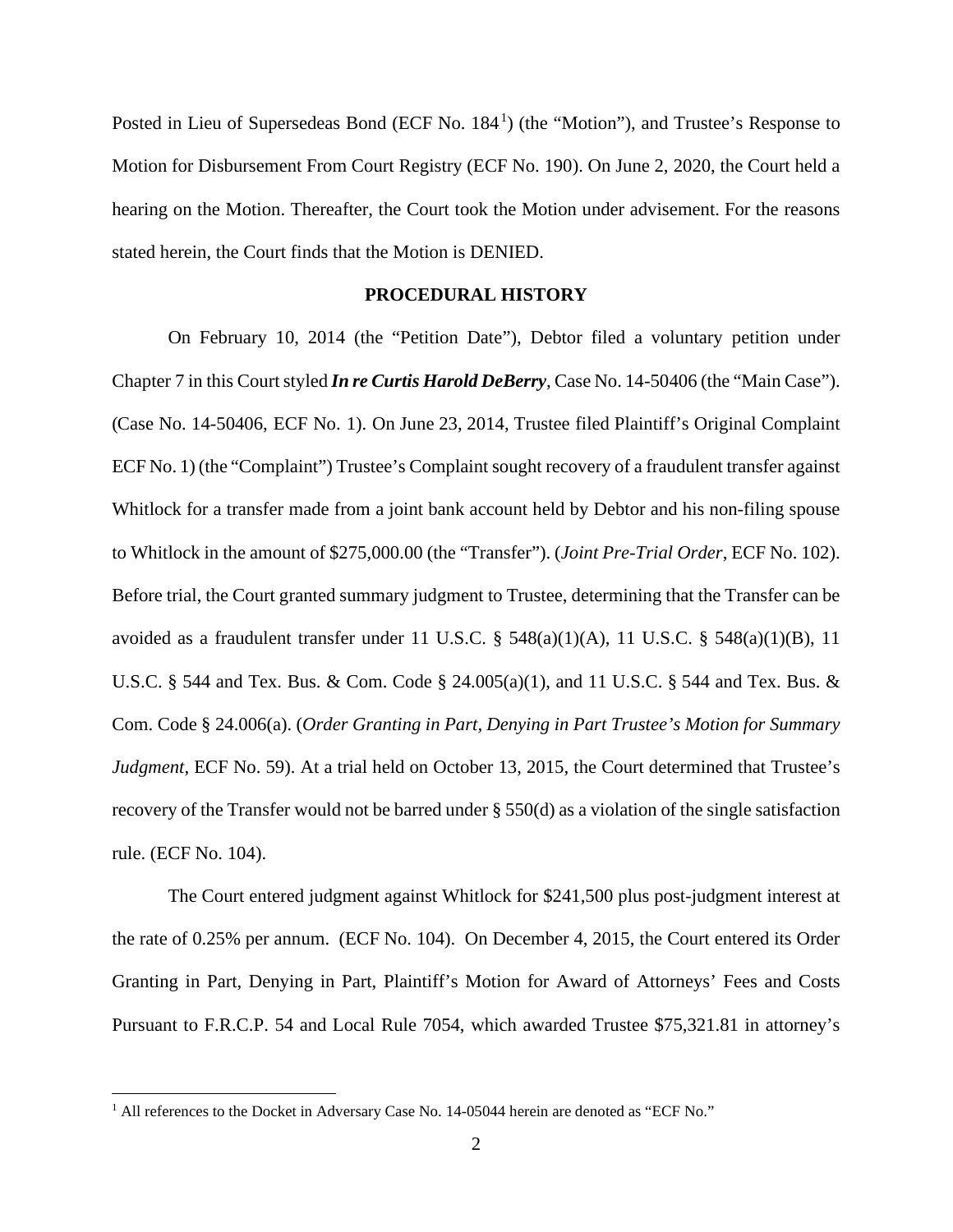fees and \$5,087.59 in costs. (ECF No. 115). Whitlock then filed a Motion to Post Property in Lieu of Supersedeas Bond. (ECF No. 153). The Court entered an Order on May 9, 2016 (ECF No. 168) (the "Registry Deposit Order") allowing Whitlock to deposit \$360,000 into the Registry of the Court in lieu of a supersedeas bond. The Registry Deposit Order provides that the deposit would "stay . . . enforcement of any judgment or award of attorney's fees and cost in this action . . . during the pendency of any appeals." (ECF No. 168). On May 10, 2016, the Court ordered the Clerk of Court to deposit the \$360,000 into an interest-bearing account at U.S. Treasury CRIS. (ECF No. 169).

Whitlock filed two Notices of Appeal with the District Court regarding the judgment and award of attorney's fees. (ECF Nos. 114, 121). On March 22, 2017, the District Court affirmed the Bankruptcy Court's judgment and award of attorneys' fees and costs. (ECF No. 176). Nevertheless, on December 22, 2019, the United States Court of Appeals for the Fifth Circuit vacated the District Court's decision and remanded the case to the District Court for further determination of whether "the transfers [from Whitlock] to Mrs. DeBerry and MBC really did return the funds to the debtor," and "whether attorney's fees remain appropriate and, if so, in what amount." *Matter of DeBerry*, 945 F.3d 943, 951 n. 3 (5th Cir. 2019). On March 30, 2020, the District Court neither vacated nor reversed the Court's judgment, but instead remanded the case to the Court for "further proceedings in accordance with the opinion of the Court of Appeals." (ECF No. 181).

#### **PARTIES' CONTENTIONS**

Whitlock argues that, pursuant to the Fifth Circuit's opinion entered December 22, 2019, there is no judgment against her. Whitlock has been without the use of the \$360,000 since those funds were entered into the Court's registry on May 10, 2016. (ECF No. 184). Accordingly,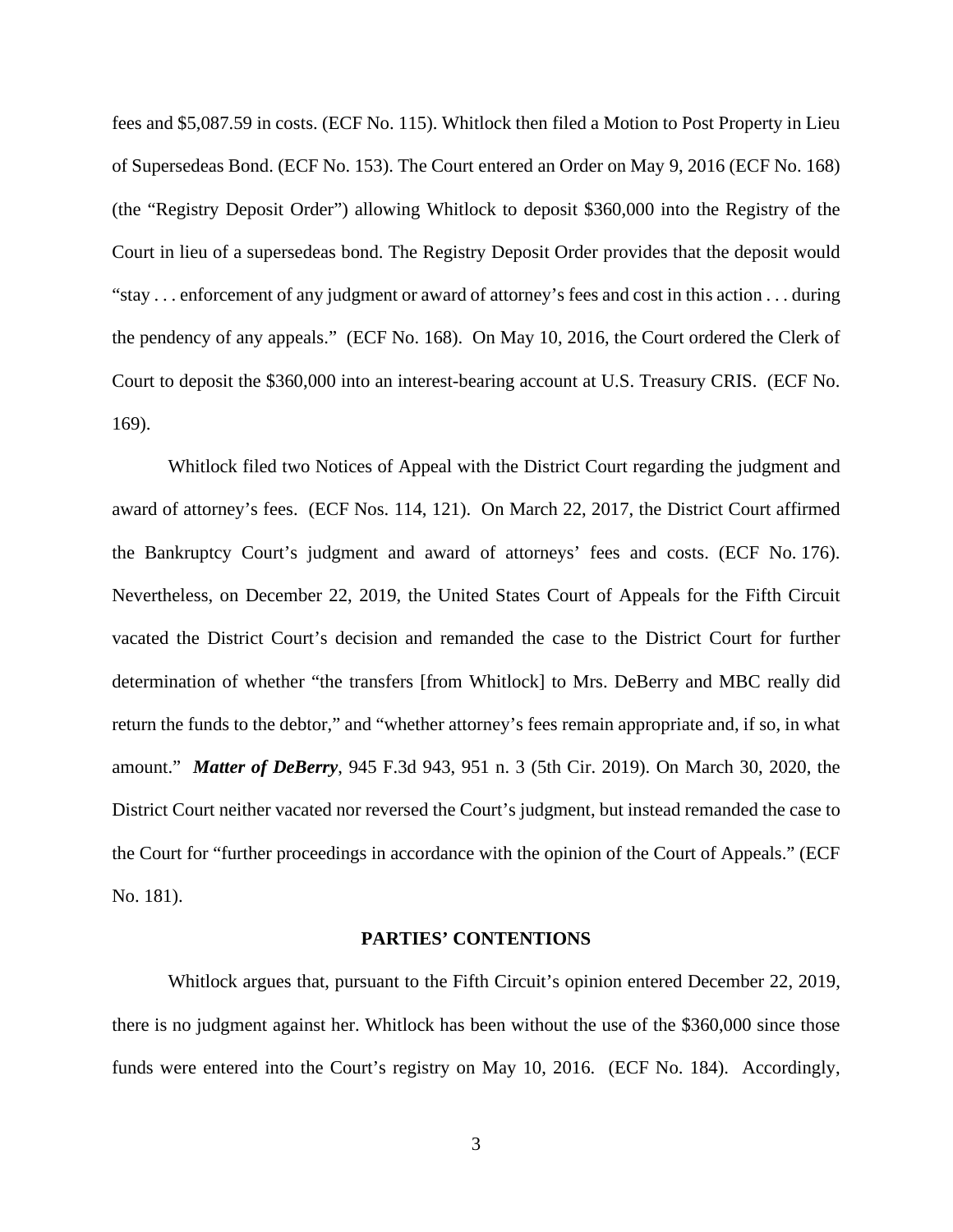Whitlock requests the Court release and return the funds to her (ECF No. 184).

Trustee argues the Court should deny the Motion because the Fifth Circuit remanded this case for further proceedings, while ultimately leaving the liability and damages findings undisturbed. (ECF No. 190). Trustee argues—unless Whitlock meets her burden under 11 U.S.C. § 550—the Trustee will remain entitled to recover all damages awarded and secured by the \$360,000 deposited in the Court's registry ("Deposit"). (ECF No. 190, at 1). Trustee alleges Whitlock received fraudulently transferred funds (ECF No. 190, at 2), had an obligation to return the transferred funds to Debtor (ECF No. 190, at 2), and to date has not proven she has met that burden. (ECF No. 190, at 4). Therefore, Trustee asserts the deposit should remain undisturbed pending the outcome of the proceedings on remand. (ECF No. 190, at 1, 6). Trustee has the better argument.

#### **DISCUSSION**

A supersedeas bond suspends the enforcement of the judgment during appeal, preserving "the status quo while protecting the non-appealing party's rights pending appeal." *Poplar Grove Planting & Refining Co. v. Bache Halsey Stuart, Inc.*, 600 F.2d 1189, 1190 (5th Cir. 1979). Typically, the terms of a supersedeas bond are governed by a bond agreement. *Neeley v. Bankers*  Trust Co. of Tex., 848 F.2d 658, 659 (5th Cir. 1988). Here, Whitlock's Deposit<sup>2</sup>—which suspended enforcement of the Judgment and award of attorney's fees—is not accompanied by a bond agreement. Instead, the terms of the Deposit are governed by the Registry Deposit Order. (ECF No. 169, at 1; ECF No. 190, at 2). As such, the Court must first consider whether the Registry Deposit Disorder requires return of the Deposit to Whitlock.

<sup>2</sup> Cash deposits into a court registry are viewed as the "functional equivalent" of a supersedeas bond. *See, e.g.*, *Feldman v. Phila. Hous. Auth***.**, No. 91-5861, 1994 WL 46514, at \*3 (E.D. Pa. Feb. 16, 1994) ("Depositing an amount in the registry of the district court is the 'functional equivalent of a supersedeas bond.'").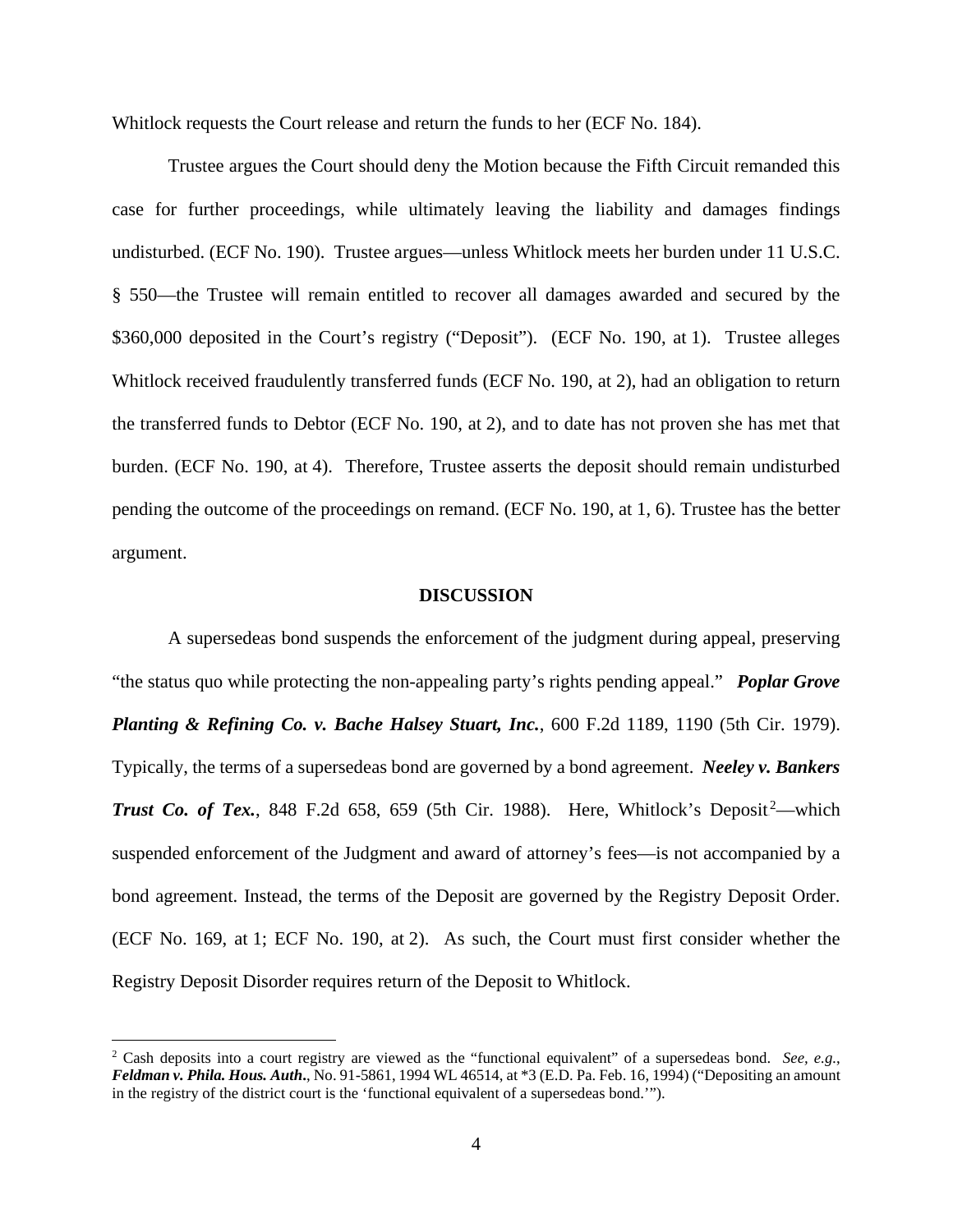The Registry Deposit Order provides, "Defendant shall deposit the sum of \$360,000 into the [Registry], in lieu of a surety bond, is approved, and enforcement of *any* judgment or award of attorneys fees and costs in this action is stayed during the pendency of any appeals." (ECF No. 168, at 2) (emphasis added). As Trustee acknowledges: "[w]here express language is unclear or absent, the case law instructs that trial courts should not release/return supersedeas funds unless an appellate court's *reversal* vacates or otherwise negates the posting party's underlying liability." (ECF No. 190, at 3) (emphasis added) (citing *Franklinville Realty Co. v. Arnold Const. Co.*, 132 F.2d 828, 829 (5th Cir. 1943)). Here, the Fifth Circuit did not vacate the judgment of this Court it vacated the District Court's judgment affirming this Court. *See generally Matter of DeBerry*, 945 F.3d at 951. Thereafter, the District Court remanded the matter to this Court for "further proceedings in accordance with the opinion of the Court of Appeals." (ECF No. 181, at 1). The issue then becomes whether vacating the District Court's judgment relieved Whitlock of liability under § 548 and § 550(a).

Trustee argues Whitlock remains liable, relying on *Morrison Knudsen Corp. v. Ground Improvement Techniques, Inc.* for support. 532 F.3d 1063 (10th Cir. 2008). In *Morrison*, the appellate court did not reverse the trial court's liability finding, but vacated and remanded for retrial on the issue of damages. *Morrison Knudsen Corp.*, 532 F.3d at 1070. Similarly, the Fifth Circuit did not revise this Court's finding that Whitlock may be held liable to return the funds. Rather, the Fifth Circuit remanded this matter to determine whether Whitlock had already satisfied her liability and obligation by returning the funds. *Matter of DeBerry*, 945 F.3d at 950. Thereafter, the District Court directed this Court to conduct "further proceedings in accordance with the opinion of the Court of Appeals." (ECF No. 181, at 1).

Assessing liability for recovering fraudulent transfers is essentially a two-step inquiry: (1)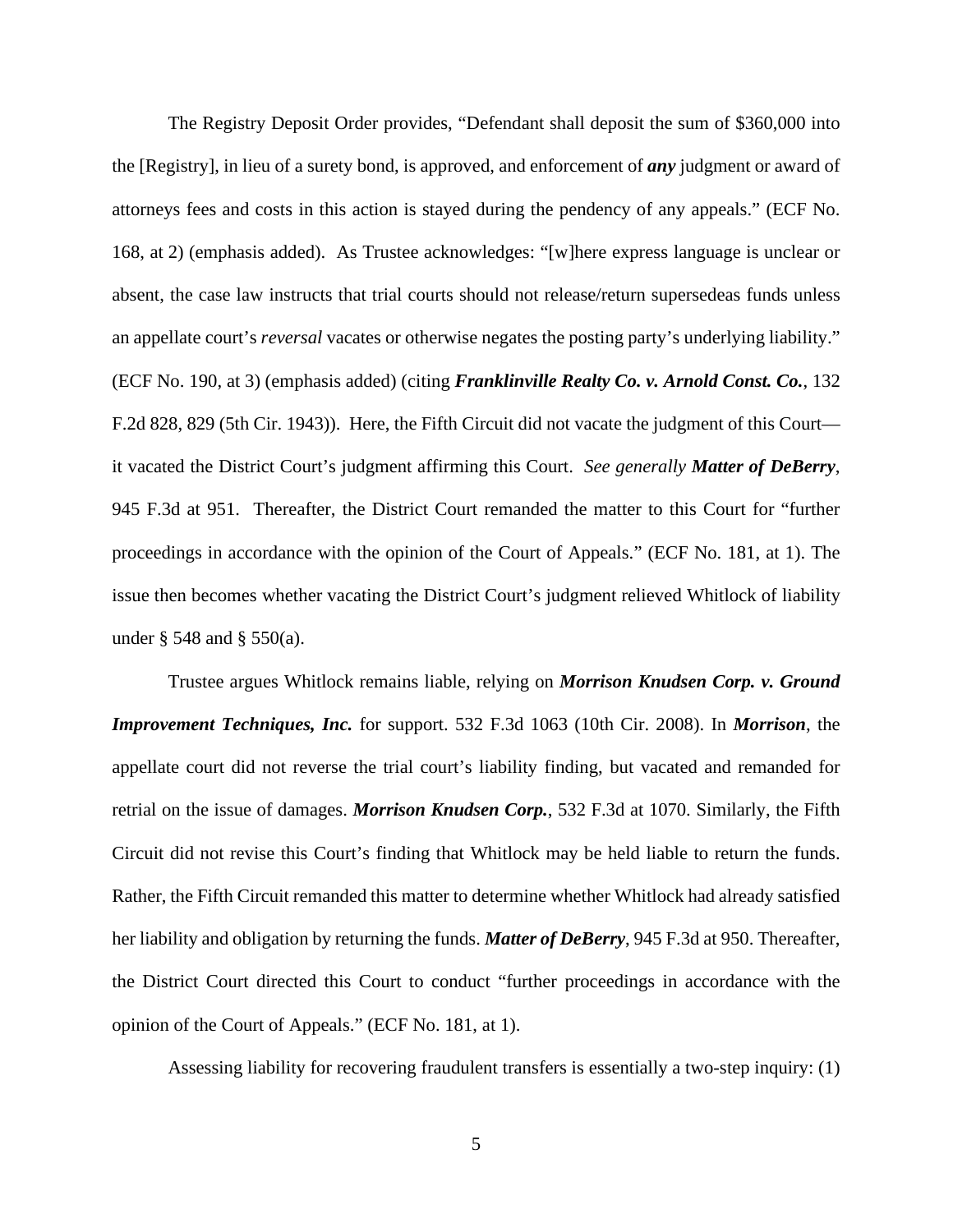is the act in question an avoidable transfer under § 548; and if so, (2) which party or parties are liable to return the funds under § 550(a). Here, Whitlock concedes step one is not in dispute. *Matter of DeBerry*, 945 F.3d at 946 ("Ms. Whitlock concedes that the transfer is avoidable."). Under step two, any party who is an initial or subsequent transferee may be charged with liability to return the fraudulently transferred property. 11 U.S.C. § 550(a) (West 2020). The Fifth Circuit's opinion affirms this Court's prior finding<sup>3</sup> that "Ms. Whitlock received fraudulently transferred funds. She had an obligation to return the transferred funds to Mr. DeBerry, the transferor, for the benefit of his creditors." *Matter of DeBerry*, 945 F.3d at 950. The issue then becomes whether Whitlock already satisfied her liability and obligation to return the funds. This question implicates the "single-satisfaction rule" under § 550(d) and remains the sole issue for the Court to litigate on remand. Accordingly, the Court finds the Fifth Circuit's opinion did not alleviate Whitlock's liability and obligation to return the fraudulently transferred funds.

Determining how much, if any, of the fraudulently transferred funds Whitlock is obligated to return is essentially a question of damages, not liability. Therefore, Trustee's reliance on *Morrison* is well reasoned. 532 F.3d 1063 (10th Cir. 2008). At trial, the Trustee established that the transfer in question is avoidable, and that Whitlock is a party properly charged with the obligation to repay the transfer. (ECF No. 184). The Fifth Circuit agrees. *Matter of DeBerry*, 945 F.3d at 950 ("Ms. Whitlock received fraudulently transferred funds. She had an obligation to return the transferred funds to Mr. DeBerry, the transferor, for the benefit of his creditors."). Moreover, unlike in *Neely*, where express language of the bond agreement tied the supersedeas bond to a specific judgment—in that case the Fifth Circuit's judgment—here, no bond agreement exists.

<sup>&</sup>lt;sup>3</sup> On appeal, the Fifth Circuit declined to reach Whitlock's argument that she is not a "transferee" under  $\S$  550(a). *Matter of DeBerry*, 945 F.3d at 947. Nevertheless, the Court cannot conceive of a scenario where Whitlock would have an "obligation to return the transferred funds to Mr. DeBerry, the transferor, for the benefit of his creditors[]" apart from being an initial or subsequent transferee under § 550(a). *Id.*